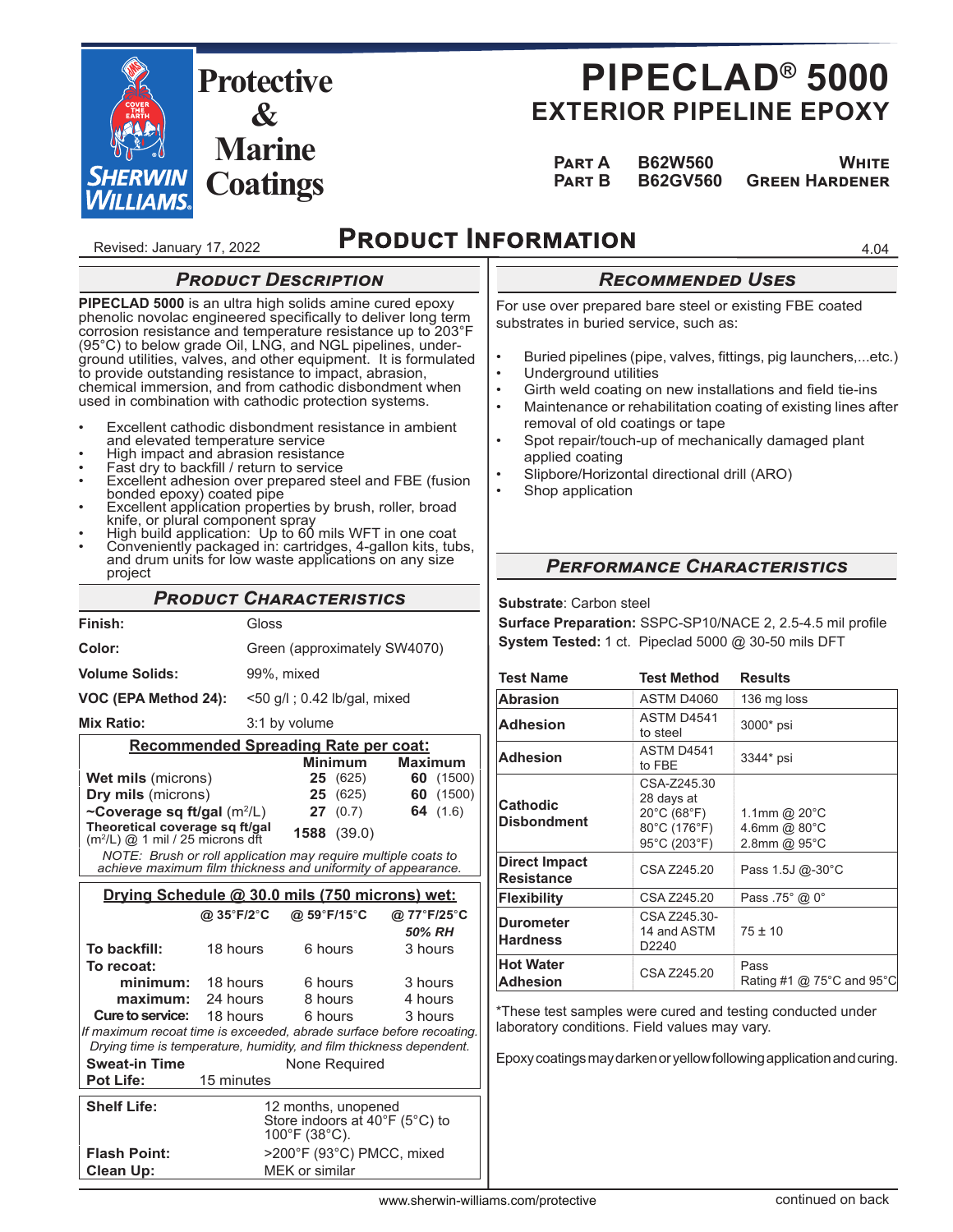

Revised: January 17, 2022

## **PIPECLAD® 5000 EXTERIOR PIPELINE EPOXY**

| PART A | <b>B62W560</b> | <b>WHITE</b>                          |
|--------|----------------|---------------------------------------|
|        |                | <b>PART B B62GV560 GREEN HARDENER</b> |

**PRODUCT INFORMATION** 

4.04

| <b>RECOMMENDED SYSTEMS</b>                                                                                                                                                                                                                                                                                                                                                                                                                    |             | <b>SURFACE PREPARATION</b>            |                                                                                                                                                                                                    |                                                                                                                                                                                                                                                                                                                                                                               |  |
|-----------------------------------------------------------------------------------------------------------------------------------------------------------------------------------------------------------------------------------------------------------------------------------------------------------------------------------------------------------------------------------------------------------------------------------------------|-------------|---------------------------------------|----------------------------------------------------------------------------------------------------------------------------------------------------------------------------------------------------|-------------------------------------------------------------------------------------------------------------------------------------------------------------------------------------------------------------------------------------------------------------------------------------------------------------------------------------------------------------------------------|--|
| Prepared carbon steel:                                                                                                                                                                                                                                                                                                                                                                                                                        | <b>Mils</b> | Dry Film Thickness / ct.<br>(Microns) | Surface must be clean, dry, and in sound condition. Remove all<br>oil, dust, grease, dirt, loose rust, and other foreign material to<br>ensure adequate adhesion. Refer to Application Bulletin on |                                                                                                                                                                                                                                                                                                                                                                               |  |
| Pipeclad 5000<br>1 ct.                                                                                                                                                                                                                                                                                                                                                                                                                        | 25-60       | $(625-1500)$                          |                                                                                                                                                                                                    | Page 3 for detailed surface preparation information.<br>Minimum Recommended Surface Preparation*:                                                                                                                                                                                                                                                                             |  |
| Overcoat of shop applied FBE:<br>(cleaned and abraded)                                                                                                                                                                                                                                                                                                                                                                                        |             |                                       |                                                                                                                                                                                                    | SSPC-SP10/NACE #2 Near White Blast Cleaning, 2.5-4.5 mil<br>(64-114 micron) blast profile                                                                                                                                                                                                                                                                                     |  |
| Pipeclad 5000<br>1 ct.                                                                                                                                                                                                                                                                                                                                                                                                                        | 25-60       | $(625-1500)$                          |                                                                                                                                                                                                    | *For coating repair and girth weld applications, refer to the                                                                                                                                                                                                                                                                                                                 |  |
| <b>Horizontal Directional Drill (ARO):</b><br>Pipeclad 5000<br>1 ct.                                                                                                                                                                                                                                                                                                                                                                          | 50-70       | $(1250 - 1750)$                       | information.                                                                                                                                                                                       | Application Bulletin on Page 3 for detailed surface preparation<br><b>Surface Preparation Standards</b>                                                                                                                                                                                                                                                                       |  |
| The systems listed above are representative of the product's use, other<br>systems may be appropriate.                                                                                                                                                                                                                                                                                                                                        |             |                                       | <b>White Metal</b><br>Near White Metal<br><b>Commercial Blast</b><br>Brush-Off Blast<br><b>Hand Tool Cleaning</b><br>Power Tool Cleaning                                                           | <b>Condition of</b><br>ISO 8501-1<br><b>NACE</b><br><b>SSPC</b><br><b>Surface</b><br>BS7079:A1<br>SP <sub>5</sub><br>Sa 3<br>Sa 2.5<br>1<br>2<br>3<br>4<br>ŠP 10<br>SP <sub>6</sub><br>Sa 2<br>SP 7<br>Sa 1<br>SP <sub>2</sub><br>$\overline{C}_{\text{S}t}^{\text{S}t2}$<br>Rusted<br>Pitted & Rusted<br>SP 2<br>SP 3<br>SP 3<br>Rusted<br>Pitted & Rusted<br>$St$ $\Omega$  |  |
|                                                                                                                                                                                                                                                                                                                                                                                                                                               |             | <b>TINTING</b>                        |                                                                                                                                                                                                    |                                                                                                                                                                                                                                                                                                                                                                               |  |
|                                                                                                                                                                                                                                                                                                                                                                                                                                               |             |                                       | Do not tint.                                                                                                                                                                                       |                                                                                                                                                                                                                                                                                                                                                                               |  |
|                                                                                                                                                                                                                                                                                                                                                                                                                                               |             |                                       | <b>APPLICATION CONDITIONS</b>                                                                                                                                                                      |                                                                                                                                                                                                                                                                                                                                                                               |  |
|                                                                                                                                                                                                                                                                                                                                                                                                                                               |             |                                       | Temperature:                                                                                                                                                                                       | 35°F (2°C) minimum*, 150°F (66°C) maximum*<br>(surface)<br>$\hat{A}$ t least 5°F (2.8°C) above dew point                                                                                                                                                                                                                                                                      |  |
|                                                                                                                                                                                                                                                                                                                                                                                                                                               |             |                                       |                                                                                                                                                                                                    | Relative humidity: 85% maximum                                                                                                                                                                                                                                                                                                                                                |  |
|                                                                                                                                                                                                                                                                                                                                                                                                                                               |             |                                       |                                                                                                                                                                                                    | Material should be at least 77-100°F (25-38°C) for hand application<br>or 120-140°F (49-60°C) for plural spray application.                                                                                                                                                                                                                                                   |  |
|                                                                                                                                                                                                                                                                                                                                                                                                                                               |             |                                       |                                                                                                                                                                                                    | Refer to product Application Bulletin for detailed application information.                                                                                                                                                                                                                                                                                                   |  |
| <b>SAFETY PRECAUTIONS</b>                                                                                                                                                                                                                                                                                                                                                                                                                     |             |                                       |                                                                                                                                                                                                    | *PipeClad 5000 can be applied when ambient conditions are below<br>35°F/2°C, however the substrate must be preheated and maintained above<br>35°F/2°C until fully cured. Preheating may be accomplished with a<br>propane torch or induction coil prior to abrasive blasting. If wanting to apply<br>above 150°F (66°C), or for additional information, contact your Sherwin- |  |
| Refer to the SDS sheet before use.<br>Published technical data and instructions are subject to change without notice.<br>Contact your Sherwin-Williams representative for additional technical data and<br>instructions.                                                                                                                                                                                                                      |             | Williams representative.              |                                                                                                                                                                                                    |                                                                                                                                                                                                                                                                                                                                                                               |  |
|                                                                                                                                                                                                                                                                                                                                                                                                                                               |             | Packaging:                            | <b>ORDERING INFORMATION</b>                                                                                                                                                                        |                                                                                                                                                                                                                                                                                                                                                                               |  |
| <b>DISCLAIMER</b>                                                                                                                                                                                                                                                                                                                                                                                                                             |             |                                       | Part A & B:                                                                                                                                                                                        | 20 Gallon (76L) & 200 Gallon (757L) Kits:                                                                                                                                                                                                                                                                                                                                     |  |
| The information and recommendations set forth in this Product Data Sheet are<br>based upon tests conducted by or on behalf of The Sherwin-Williams Company.<br>Such information and recommendations set forth herein are subject to change and<br>pertain to the product offered at the time of publication. Consult your Sherwin-<br>Williams representative to obtain the most recent Product Data Information and<br>Application Bulletin. |             |                                       | each component is filled 5 gallons (18.9L)<br>in a 5 gallon (18.9L) container, and 50 gallons<br>$(189L)$ in a 55 gallon $(208L)$ drums                                                            |                                                                                                                                                                                                                                                                                                                                                                               |  |
|                                                                                                                                                                                                                                                                                                                                                                                                                                               |             |                                       |                                                                                                                                                                                                    | 1 Liter (0.26 Gallon) Tubs:<br>Part A is filled 750 mL (0.20 gallons) in a half                                                                                                                                                                                                                                                                                               |  |
| <b>WARRANTY</b>                                                                                                                                                                                                                                                                                                                                                                                                                               |             |                                       |                                                                                                                                                                                                    | gallon container, and Part B is filled 250 mL<br>(0.07 gallons) in a pint container                                                                                                                                                                                                                                                                                           |  |
| The Sherwin-Williams Company warrants our products to be free of manufacturing<br>defects in accord with applicable Sherwin-Williams quality control procedures.<br>Liability for products proven defective, if any, is limited to replacement of the de-<br>fective product or the refund of the purchase price paid for the defective product<br>as determined by Sherwin-Williams. NO OTHER WARRANTY OR GUARANTEE                          |             |                                       | Cartridge:                                                                                                                                                                                         | 300 x 100 mL manual dispense<br>750 x 250 mL manual dispense                                                                                                                                                                                                                                                                                                                  |  |
| OF ANY KIND IS MADE BY SHERWIN-WILLIAMS, EXPRESSED OR IMPLIED,<br>STATUTORY, BY OPERATION OF LAW OR OTHERWISE, INCLUDING MER-<br>CHANTABILITY AND FITNESS FOR A PARTICULAR PURPOSE.                                                                                                                                                                                                                                                           |             |                                       | Weight:                                                                                                                                                                                            | 11.3 ± 0.2 lb/gal; 1.35 Kg/L, mixed<br>may vary with color                                                                                                                                                                                                                                                                                                                    |  |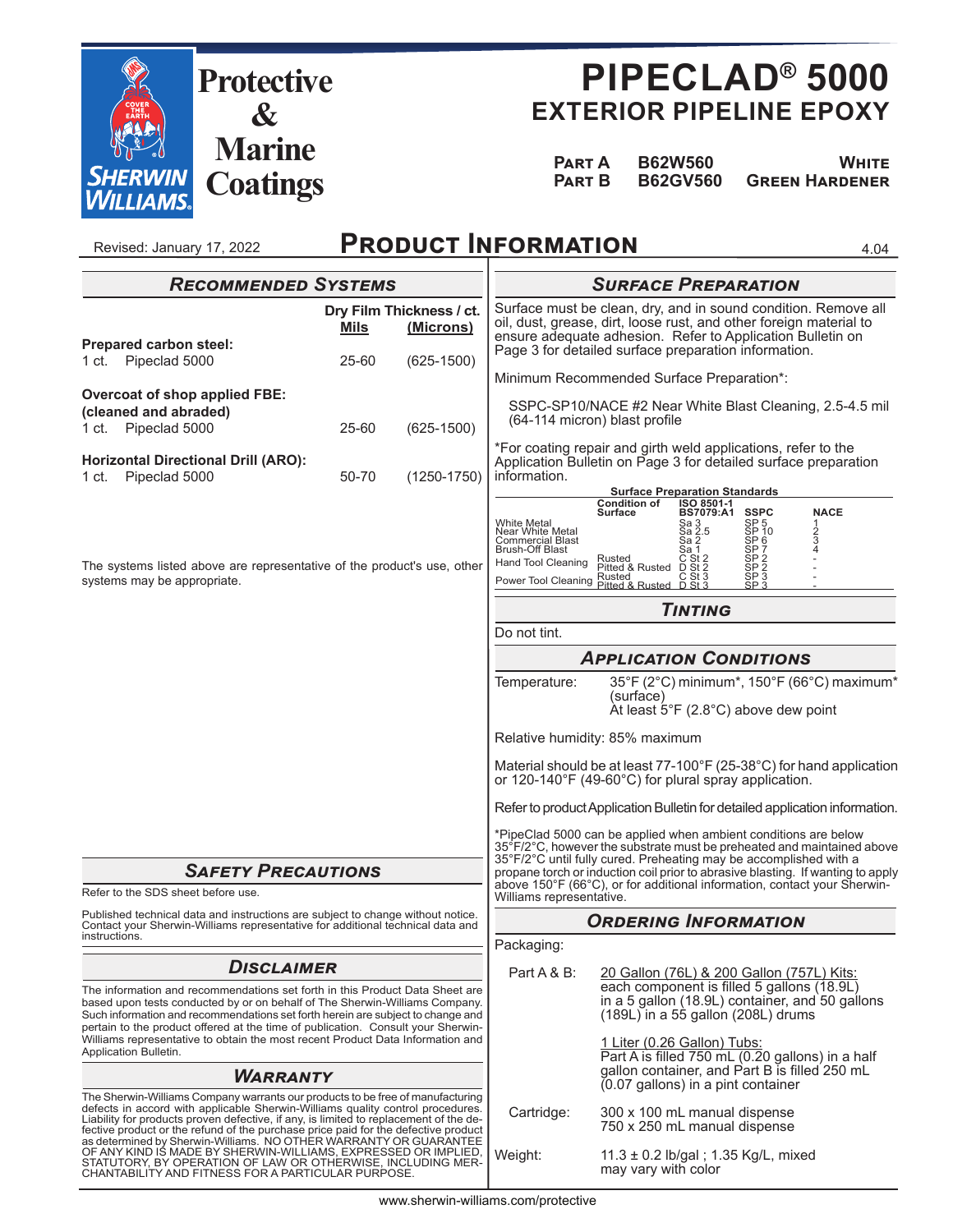

# **PIPECLAD® 5000 EXTERIOR PIPELINE EPOXY**

 **PART A B62W560 WHITE Pඉකග B B62GV560 Gකඍඍඖ Hඉකඌඍඖඍක**

4.04

## **APPLICATION BULLETIN**

#### Revised: January 17, 2022 **SURFACE PREPARATIONS** Surface must be clean, dry, and in sound condition. Remove all oil, dust, grease, dirt, loose rust, and other foreign material to ensure adequate adhesion. Minimum surface preparation is Near White Metal Blast Cleaning per SSPC-SP10/NACE 2. Blast clean all surfaces using a sharp, angular abrasive for optimum surface profile (2.5-4.5 mils / 64-114 microns). COATING REPAIR AND GIRTH WELD: Damage less than  $0.023$  m<sup>2</sup> (36 in<sup>2</sup>) - all disbonded powder coating, rust, and scale should be removed from the patch area by media blasting, filling, power brushing, wire brushing or other suitable abrasive method prior to patch application. If pipe has been exposed to sunlight for more than three weeks, the surface should be roughened by sanding or wire brushing before coating. Other girth weld and repair options are possible with written consent of Sherwin-Williams. **Surface Preparation Standards Condition of Surface ISO 8501-1 BS7079:A1 SSPC NACE** White Metal Sa 3 SP 5 1 Near White Metal Sa 2.5 SP 10 2 Commercial Blast Sa 2 SP 6 3 **APPLICATION CONDITIONS** Temperature: 35°F (2°C) minimum\*, 150°F (66°C) maximum\* (surface) At least 5°F (2.8°C) above dew point Relative humidity: 85% maximum Material should be at least 77-100°F (25-38°C) for hand application or 120-140°F (49-60°C) for plural spray application. \*PipeClad 5000 can be applied when ambient conditions are below 35°F/2°C, however the substrate must be preheated and maintained above 35°F/2°C until fully cured. Preheating may be accomplished with a propane torch or induction coil prior to abrasive blasting. If wanting to apply above 150°F (66°C), or for additional information, contact your Sherwin-Williams representative. **APPLICATION EQUIPMENT** The following is a guide. Changes in pressures and tip sizes may be needed for proper spray characteristics. Always purge spray equipment before use with listed reducer. Any reduction must be compliant with existing VOC regulations and compatible with the existing environmental and application conditions. **Clean Up** ..........................MEK or similar **Spray** This material can only be sprayed with a plural component sprayer. See Performance Tips section for details. Consult your Sherwin-Williams representative for equipment recommendations. **Brush** Brush..............................Natural Bristle Reduction .......................Not recommended **Roller** Cover .............................3/8" woven with solvent resistant core Reduction .......................Not recommended If specific application equipment is not listed above, equivalent equipment may be substituted.